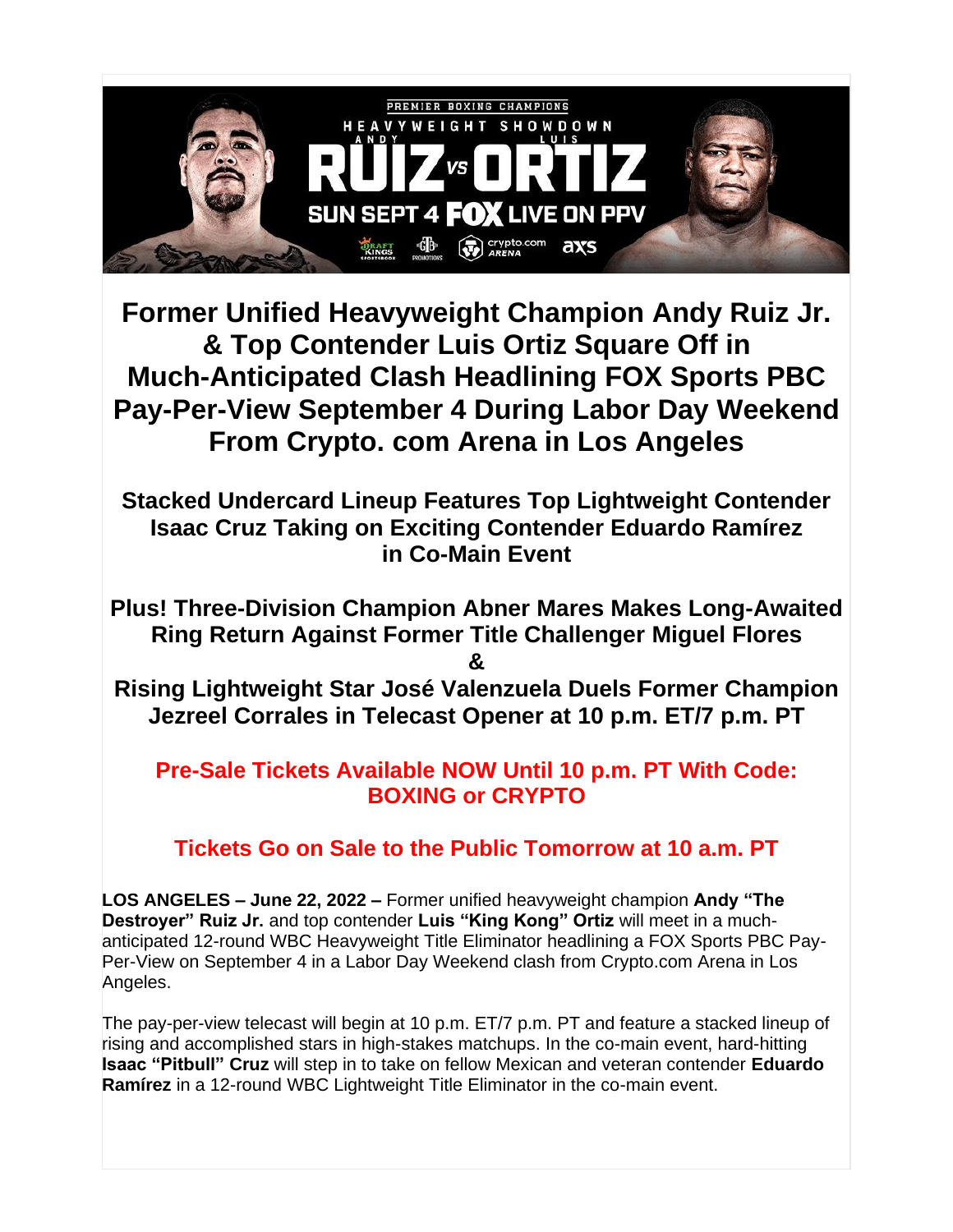The action will also see the return of popular three-division champion **Abner Mares** in his first action in three years as he battles former title challenger **Miguel Flores** in a 10-round super featherweight attraction, plus exciting rising star **José Valenzuela** duels former world champion **Jezreel Corrales** in the 10-round lightweight pay-per-view opener.

Tickets for the live event, which is promoted by TGB Promotions, go on sale tomorrow, Thursday, June 23 at 10 a.m. PT and can be purchased online at AXS.com

## **Pre-sale tickets are available NOW until 10 p.m. PT through AXS.com with the code: BOXING or CRYPTO**

"The fight fans in Los Angeles are in for an action-packed Labor Day Weekend as Southern California's Mexican-American star Andy Ruiz Jr. returns in his toughest test since his title run, against the always dangerous Cuban southpaw Luis Ortiz on September 4," said Tom Brown, President of TGB Promotions. "This is a perfect clash for the electric atmosphere at Crypto.com Arena and is sure to deliver fireworks. The FOX Sports PBC Pay-Per-View main event will prove once again that high-stakes heavyweight action is a must-see event. Adding in a slew of intriguing undercard matchups and this will be a night that will keep fans glued to their seats from start to finish."

Ruiz (34-2, 22 KOs) shocked the boxing world in 2019 when he was brought in as a late replacement to face heavyweight world champion Anthony Joshua and turned the tables on the champion, knocking him out in the seventh round and taking home the titles. The 32-yearold from Imperial, California lost his rematch with Joshua by unanimous decision, but returned to the ring in May 2021, bouncing back from an early knockdown to defeat all-action contender Chris Arreola by unanimous decision in a FOX Sports PBC Pay-Per-View. Ruiz has taken down a slew of contenders throughout his heralded career, which dates back to a prolific amateur run that included two Mexican Amateur National Championships.

"I'm so excited to get back in the ring in front of all of my fans in Los Angeles on September 4," said Ruiz. "This is my chance to prove to everyone that I'm going to be heavyweight champion of the world again. I'm super motivated to be facing a great fighter like Luis Ortiz, so my fans can expect to see me at my best. Everyone has wanted to see this fight and we're going to give everyone a war on fight night."

With exceptional power and sublime technical skills, Ortiz (33-2, 28 KOs) has been a fixture atop heavyweight rankings for years, with his only defeats coming in memorable contests against former longtime heavyweight champion Deontay Wilder. Born in Camaguey, Cuba and trained by longtime coach Herman Caicedo in Miami, Ortiz won three bouts between Wilder contests, defeating Travis Kauffman, Christian Hammer and Razvan Cojanu. Most recently, Ortiz topped a FOX Sports PBC Pay-Per-View on New Year's Day, recovering from early adversity to floor former heavyweight world champion Charles Martin on his way to a sixthround knockout.

"I'm blessed to be back in a position to get closer to achieving my goal of becoming the first heavyweight champion of the world from Cuba," said Ortiz. "Anyone who doubts me, has only fueled me to keep going. I know that I have to make a big statement in this fight, and that's my plan on September 4. I respect Andy Ruiz, but he's standing in my way and I'm going to do whatever it takes to go through him."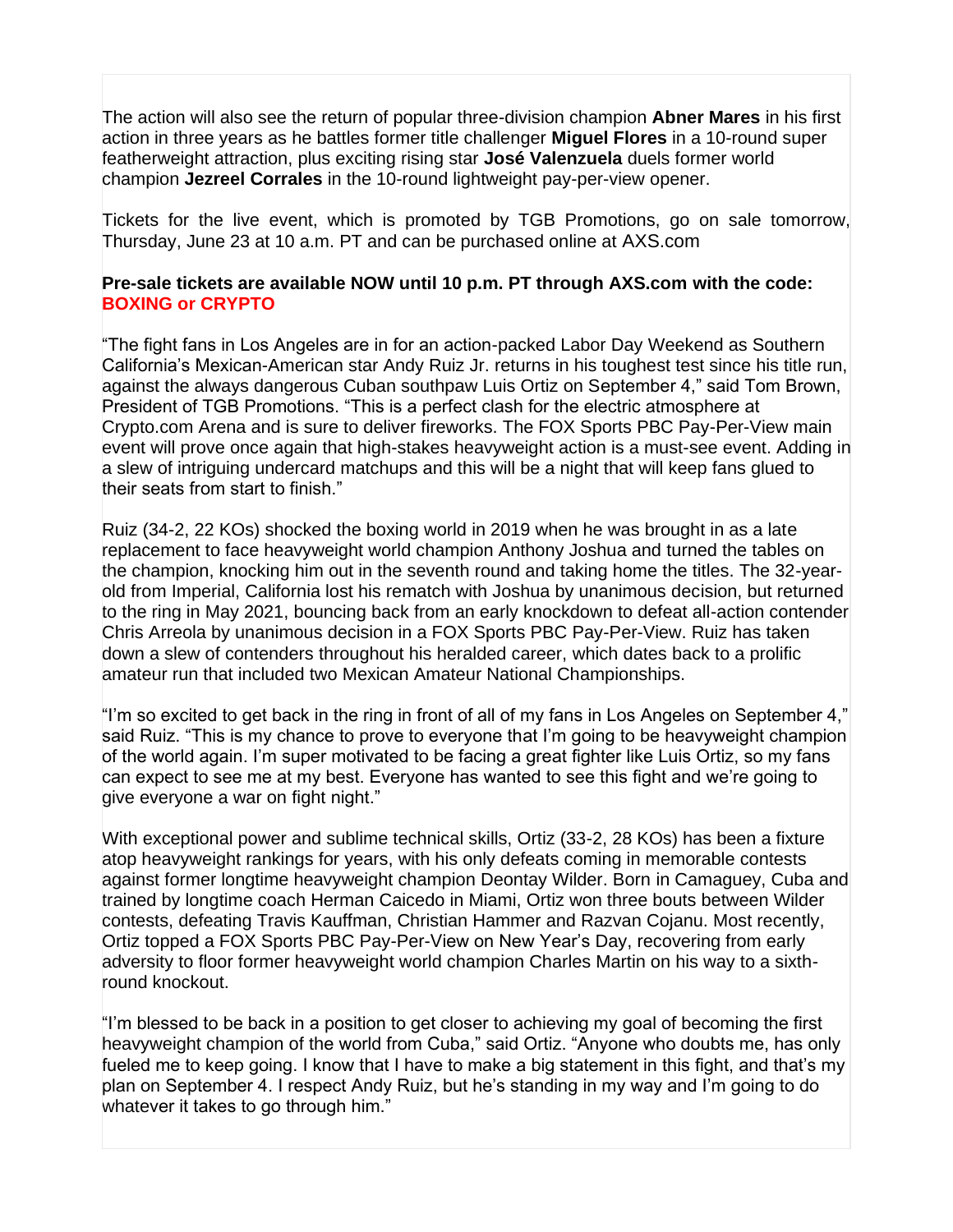The 24-year-old Cruz (23-2-1, 16 KOs) returned to the ring in April with a knockout over former champion Yuriorkis Gamboa after dropping a competitive decision against three-division champion Gervonta Davis last December. A native of Mexico City, Cruz shot up the lightweight rankings in 2020, announcing his presence with an electrifying first-round knockout over veteran Diego Magdaleno in October. Cruz followed that up in 2021 by winning a unanimous decision over previously unbeaten Matías Romero in March and by defeating former champion Francisco Vargas by decision in June ahead of the Davis clash.

"I'm very happy and motivated to come back in the ring in front of the great fans in Los Angeles on September 4," said Cruz. "I'll be facing a very good opponent and I'll be back at the same arena where I faced one of the best fighters in the division in Gervonta Davis. Stepping back into the ring there is pumping me up even more and I can't wait to start throwing my hands on fight night."

Fighting out of Sinaloa, Mexico, Ramírez (27-2-3, 12 KOs) has moved himself into title contention with five-straight victories as he looks to make a splash in his lightweight debut against Cruz. The 29-year-old most recently earned a decision victory over Luis Melendez in May, which followed up a dominant decision against Miguel Marriaga in December 2021. Ramírez is currently riding wins in seven of his last eight fights since losing to then featherweight champion Lee Selby in 2017.

"I am coming up in weight for this fight, but that just means I'll be that much stronger," said Ramírez. "I'm excited for this opportunity, because after I win, I will be recognized as a top fighter in my new division. He's not going to outbox me and he can't knock me out, so he has no way to win. I'm planning on showing the world what I can do against a perfect opponent for me."

One of the most accomplished fighters of this era, Mares (31-3-1, 15 KOs) will return to the ring in a bid to continue adding to his already sterling resume in the sport. Born in Guadalajara, Jalisco, Mexico and now living in Montebello, Calif., Mares was a member of the Mexican Olympic boxing team in the 2004 Athens Olympics before going on to win world titles at bantamweight, super bantamweight and featherweight. His two battles for the featherweight world title against Leo Santa Cruz epitomized the kinds of high-volume clashes that set Mares apart from many of his contemporaries. Throughout his career, Mares owns victories over top contenders and champions including Daniel Ponce De Leon, Vic Darchinyan, Joseph Agbeko, Anselmo Moreno and Jesus Cuellar.

"I know everyone is used to seeing me suited and booted on T.V. talking about the beautiful sport of boxing, but let me remind everyone, I'm a bad m-f'er in the ring, and on September 4, the world is going to remember what they missed," said Mares. "I'm the best in boxing in speed, power, intelligence, and good looks. Miguel Flores is on my radar, and I'm sorry to say, he's going back to elementary school after meeting me. I'm a master in this game, and I'm back. Welcome to Team Mares 2022."

Flores (24-4, 12 KOs) bounced back from back-to-back defeats in his previous outing that took place last June, as he earned a decision over Diuhl Olguin. The 29-year-old had lost a pair of contests in challenging four-division champion Leo Santa Cruz in November 2019 and top contender Eduardo Ramirez in December 2020. Born in Mexico and now residing in Spring, Texas, Flores turned pro in 2009 at just 17-years-old and was victorious in his first 22 bouts.